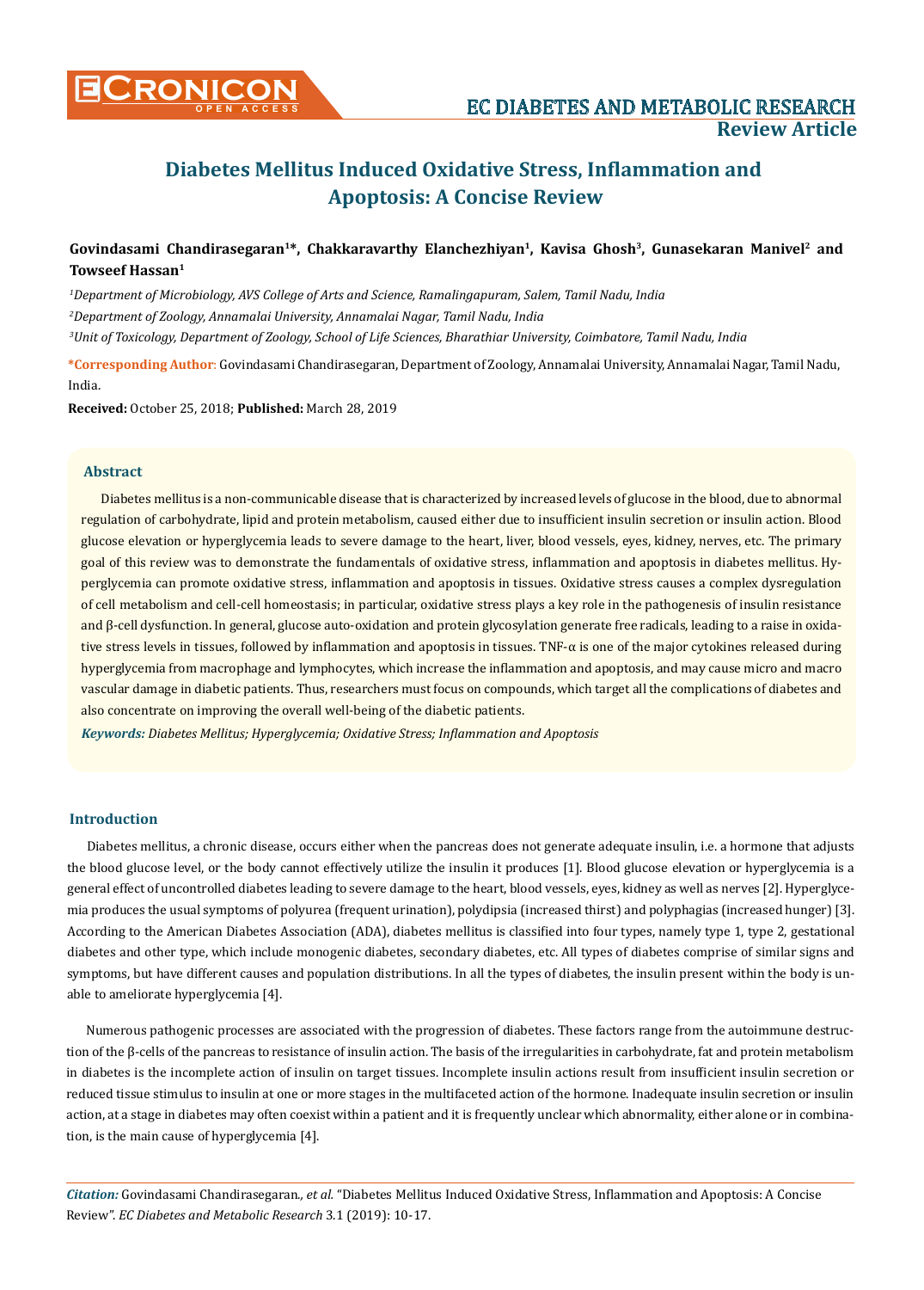#### **Prevalence of diabetes in the World**

According to World Health Organization [5] globally, the diabetic population has raised from 108 million in 1980 to 422 million in 2014. In which the age group of above 18 years old, has raised from 4.7% in 1980 to 8.5% in 2014. Over the past few decades, the prevalence of diabetes has risen faster in the middle-low-income countries than in high-income countries. Diabetes directly caused 1.5 million deaths during 2012 and higher-than-optimal blood glucose involved an additional 2.2 million deaths, thus, by substantially raising the risks of cardiovascular and other associated diseases. Forty-three percent of the total 3.7 million deaths occurred in the people below the age of 70 years in low and middle-income countries than in high-income countries. The majorities of people suffering from type 2 diabetes are the adult population, but now children affected with diabetes is also on the raise [2].

According to the recent estimates, one person in every 11 adults has diabetes. Table 1 exhibits the ten countries with the highest rate of diabetic population in the world recorded during 2015 and there possible raise in the diabetic affected population in 2040 [6].

| Rank | <b>Countries</b>      | 2015 Number of people with diabetes | Rank | <b>Countries</b>      | <b>2040 Number of people with diabetes</b> |  |
|------|-----------------------|-------------------------------------|------|-----------------------|--------------------------------------------|--|
| 1    | China                 | 109.6 million                       | 1    | China                 | 150.7 million                              |  |
| 2    | India                 | 69.2 million                        | 2    | India                 | 123.5 million                              |  |
| 3    | <b>USA</b>            | 29.3 million                        | 3    | <b>USA</b>            | 35.1 million                               |  |
| 4    | Brazil                | 14.3 million                        | 4    | Brazil                | 23.3 million                               |  |
| 5    | Russian<br>Federation | 12.1 million                        | 5    | Mexico                | 20.6 million                               |  |
| 6    | Mexico                | 11.5 million                        | 6    | Indonesia             | 16.2 million                               |  |
| 7    | Indonesia             | 10.0 million                        | 7    | Egypt                 | 15.1 million                               |  |
| 8    | Egypt                 | 7.8 million                         | 8    | Pakistan              | 14.4 million                               |  |
| 9    | Japan                 | 7.2 million                         | 9    | Bangladesh            | 13.6 million                               |  |
| 10   | Bangla-<br>desh       | 7.1 million                         | 10   | Russian<br>Federation | 12.4 million                               |  |

*Table 1: Top ten Countries for number of people with diabetes (20 - 79 years) 2015 and 2040.*

#### **Diabetes and metabolic abnormalities**

Diabetes mellitus is not only connected with carbohydrate metabolism but is also associated with lipid and protein metabolisms, and oxidative stress, which collectively lead to various diabetes associated disorders.

#### **Carbohydrate metabolism**

In diabetic condition, glucose metabolism is altered due to the changes in the actions of the enzymes that regulate glycolysis and gluconeogenesis in the liver and muscle, such that the latter process becomes favored [7]. Insulin inhibits glucose production from the liver by triggering glycogen synthesis and suppress glycogenolysis and gluconeogenesis. Liver glucose production is the main risk factor for the development of hyperglycemia, particularly fasting hyperglycemia, in type 2 diabetes [8]. Insulin has the ability to directly influence the substrate availability and changes of free fatty acids (FFA) in liver [9,10]. There are many important enzymatic checkpoints that regulate liver glycolysis and gluconeogenesis (phosphoenolpyruvate carboxykinase, fructose 1,6-bisphosphatase), glycogen synthesis (glucokinase, glycogen synthase kinase-3), glycogenolysis (phosphorylase) or steps that are common to the pathways (glucose 6-phosphatase). Some of these steps are directly influenced by insulin by phosphorylation as well as dephosphorylation [11].

#### **Protein metabolism**

Insulin commonly has an anabolic effect on protein metabolism by enhancing protein synthesis [12,13]. Insulin initiates the uptake of neutral amino acids into muscles, an effect which is not connected to glucose uptake or a subsequent incorporation of amino acids into protein. The effect of insulin on general protein synthesis in skeletal and cardiac muscles and liver are exerted at the level of m-RNA translation [14]. In recent years insulin has been shown to influence the synthesis of specific proteins by affecting changes in the corresponding m-RNA [14].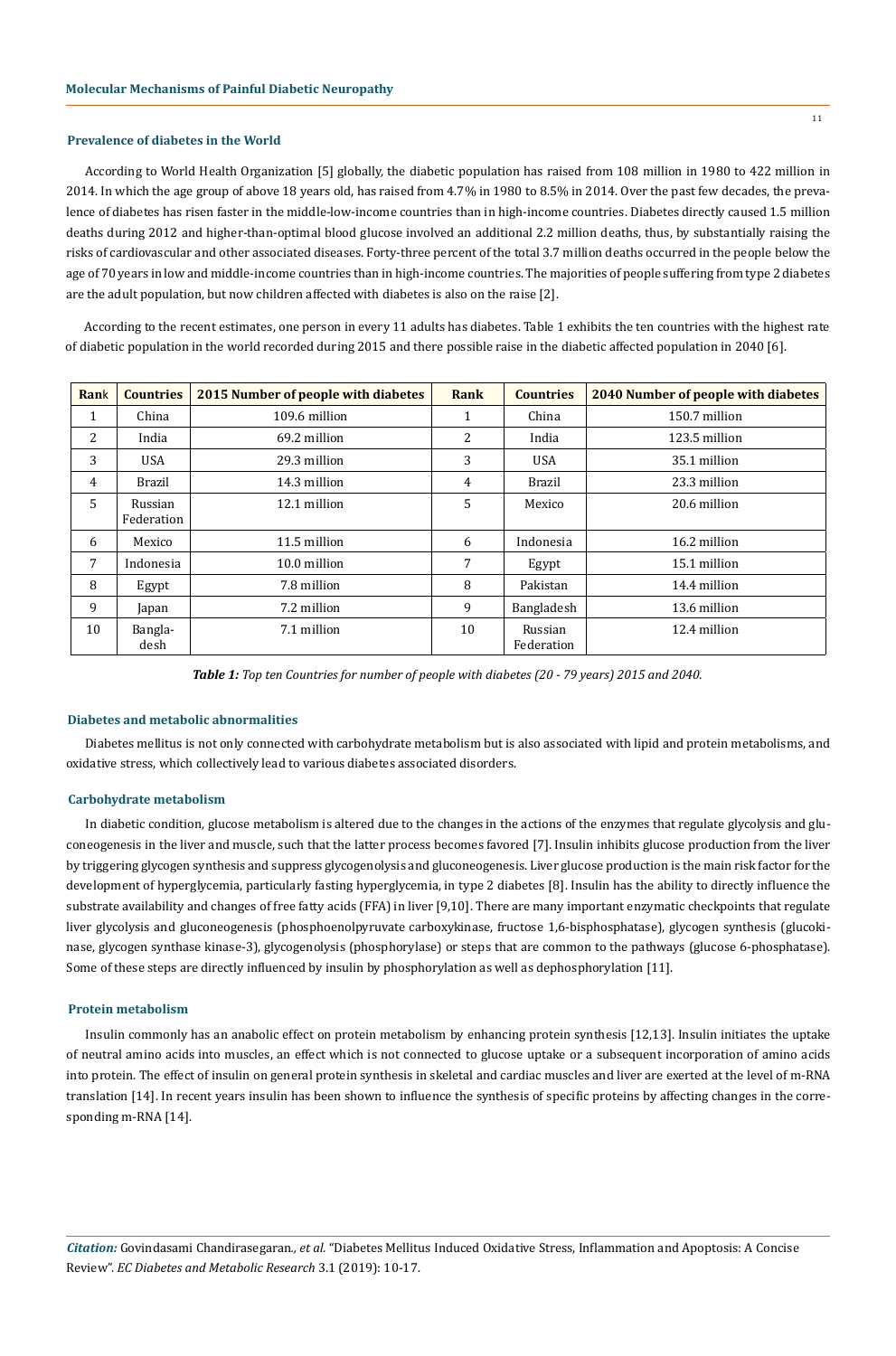#### **Lipid metabolism**

In diabetic patients, due to insufficient insulin secretion, increase lipase activity consequently increase the lipolysis and led to elevated levels of free fatty acid in plasma and liver [15]. The level of glucagon also elevates in diabetic patients and this increases the release of free fatty acids. Free fatty acids are metabolized to acetyl CoA and finally to CO<sub>2</sub> and H<sub>2</sub>O via citric acid cycle. In the patient with insulin deficiency, the capacity of this process is rapidly elevated and the acetyl CoA is converted to acetoacetyl CoA and then to acetoacetic and hydroxy-butyric acids [16]. Insulin apparently also affects either formation or clearance of VLDL and LDL, since levels of these particles and levels of cholesterol are often elevated in poorly controlled hyperglycemic patients [15].

### **Oxidative stress**

Oxidative stress is a result of an inadequate balance between free radicals formed and antioxidants present in the system, which are the result of either an elevated radical generation or declined antioxidant levels. Oxidative stress has been implied for a long time as a key process in the development of complications of diabetes mellitus and chronic renal diseases [17,18]. In diabetic patients, increased blood glucose can trigger free radical generation and frail the defense mechanism of the body, becoming incapable of counteracting the elevated levels of reactive oxygen species (ROS) generated and as a result an imbalance between oxidants and pro-oxidants leads to the induction of oxidative stress [19,20].

A small quantity of oxidative stress or ROS is required for the regular metabolic process because ROS plays different regulatory roles in cells [21]. Neutrophils and macrophages generate ROS during the process of the respiratory burst in order to eliminate antigens [22]. ROS also influences many genes signaling which encodes differentiation, transcription factors and development and also stimulates cellcell adhesion, cell signaling, vasoregulation, fibroblast proliferation, as well as increase expression of antioxidant enzymes [21,23,24]. However, the more or abnormal level of ROS generation is harmful to the body. Due to oxidative stress produced in metabolic abnormalities of diabetes, its causes mitochondrial superoxide overproduction in endothelial cells of both the large and small vessels and in the myocardium [25,26]. The oxidative stress is the major risk for development of insulin resistance and it's sequence of glucose intolerance and installation of diabetes mellitus, then favoring the occurrence of atherosclerotic complications [27].

The antioxidant enzymes and administrations of antioxidant compounds have the ability to recover both triglyceride-associated oxidative stress and diabetic cardiomyopathy [28]. Thus, diabetes mellitus induces oxidative stress leading to injury to multiple organs, which cause several complications. Figure 1 illustrates how diabetes induces oxidative stress induces production of superoxide through several pathways and superoxide further reacts with NO to form peroxynitrate to induce a series of detrimental effects leading to the formation of diabetic complications.



*Figure 1: Diabetic oxidative stress and downstream targets leading to diabetic complications (Didac Mauricio, 2016).*

#### **Insulin signaling pathway**

Insulin is the polypeptide hormone that contributes several signaling cascades. The action of insulin is initiated by binding of insulin to the insulin receptor (IR) of target cells, stimulating autophosphorylation of the receptor, evoking the activation of receptor tyrosine kinases and consequently stimulating the tyrosine phosphorylation of insulin receptor substrates (IRSs). The phosphorylation of IRSs

*Citation:* Govindasami Chandirasegaran*., et al.* "Diabetes Mellitus Induced Oxidative Stress, Inflammation and Apoptosis: A Concise Review". *EC Diabetes and Metabolic Research* 3.1 (2019): 10-17.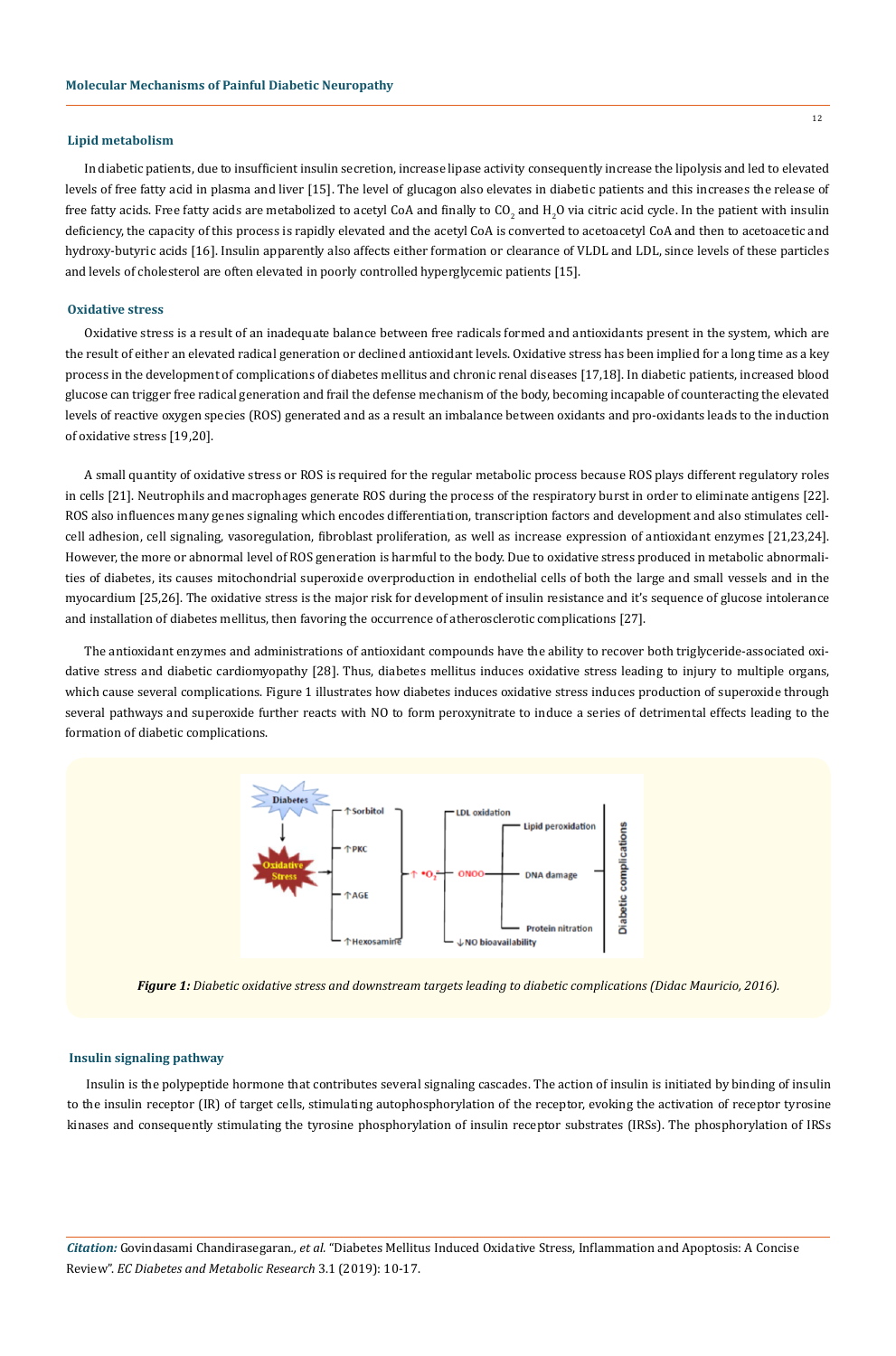#### **Molecular Mechanisms of Painful Diabetic Neuropathy**

enhances the activation of phosphatidylinositol 3-kinase (PI3K). As a result, AKT/protein kinase B (PKB) and protein kinase C (PKC), i.e. serine/threonine kinases, are activated [29]. The activation of AKT initiates the translocation of GLUT-4 from cytosol to the plasma membrane, resulting in the transport of glucose into the cell [30]. Conversely, the insulin receptor inactivates by dephosphorylation of protein tyrosine phosphatases (PTPs). PTPs involve a family of proteins with negative effects on insulin role [31]. Furthermore, phosphatase and tensin homolog deleted on chromosome 10 (PTEN) have a dual function. Lipid and protein phosphatase are considered as a negative regulator of the insulin signal transduction. PTEN was initially identified as a deleted or mutated tumor suppressor gene in different human cancers.

PTEN antagonises PI3-kinase/AKT pathway by reconverting phosphatidylinositol 3,4,5-triphosphate (PIP3) back to phosphatidylinositol 3,4-bisphosphate (PIP2) [32]. Hence, regulation of insulin role is carried out by the balance of phosphorylation and dephosphorylation. Figure 2 elaborately explains the insulin signal transduction pathway in target cells. The PI3K is supposed to be a crucial constituent of the insulin signal transduction and indispensable for the effects of insulin on GLUT-4 translocation and glucose uptake [33].



*Figure 2: Insulin signaling pathway and glycogen synthesis (Khorami et al., 2015).*

In diabetic patients, the decline of PI3K activity in skeletal muscle gives evidence for impairment in the insulin signal transduction that may contribute to the impaired translocation of GLUT-4 and insulin resistance. The increased levels of PTEN lead to inhibition of the PI3K signaling pathway due to the impaired glucose uptake. In contrast, reduction of PTEN expression improves insulin stimulated AKT and GSK3 phosphorylation [34]. Thus, elevated level of PTEN may make individuals more susceptible to the development of Type II diabetes.

*Citation:* Govindasami Chandirasegaran*., et al.* "Diabetes Mellitus Induced Oxidative Stress, Inflammation and Apoptosis: A Concise Review". *EC Diabetes and Metabolic Research* 3.1 (2019): 10-17.

13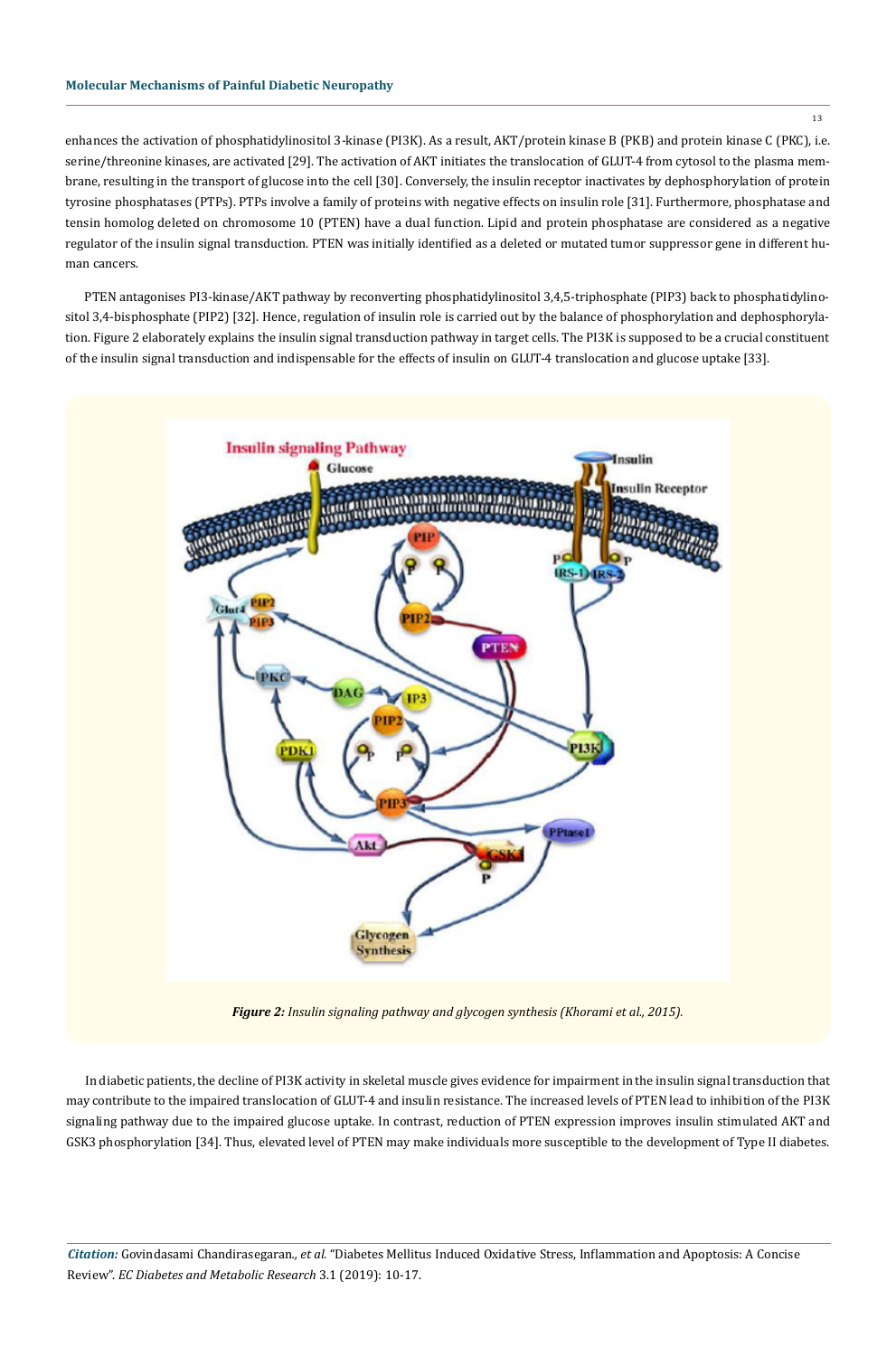#### **Diabetes induced inflammation and apoptosis**

The chronic hyperglycemia has the ability to directly stimulate an inflammatory state leading to increased cytokine levels, resulting in the destruction of β-cells of the pancreas and disturbance in the functioning of the endocrine portion of the pancreas in both type 1 and type 2 diabetes mellitus [35]. Both type 1 and type 2 diabetes are associated with inflammatory processes [36,37] that are the reason for a notable rise in interleukin (IL) IL-6, IL-18, IL-1 as well as TNF-α in the blood of diabetic patients [38,39]. TNF-α is one of the major cytokines released in inflammatory processes that is capable of activating signaling pathways associated with the cell survival, apoptosis, inflammatory response and cell differentiation. Macrophage and lymphocytes generate TNF-α in response to inflammation and infection [40]. The binding of TNF-α to TNF-R1 is able to enhance the activation of NFκB or initiate the activation of caspases, which contribute to the execution of programmed cell death or apoptosis [41]. The activation of NFκB enhances the expression of genes encoding cytokines (e.g. TNF-α, IL-1, IL-6, IL-2, IL-12, INF-γ and CM-CSF), cell adhesion molecules (CAMs), chemokine receptors and other inducible enzymes (e.g. COX-2, iNOS) [42-44]. Figure 3 shows the TNF-α mediated inflammation and apoptosis in diabetes.



*Figure 3: TNF-α mediated inflammation and apoptosis in diabetes (Zimmermann et al., 2001).*

*Citation:* Govindasami Chandirasegaran*., et al.* "Diabetes Mellitus Induced Oxidative Stress, Inflammation and Apoptosis: A Concise Review". *EC Diabetes and Metabolic Research* 3.1 (2019): 10-17.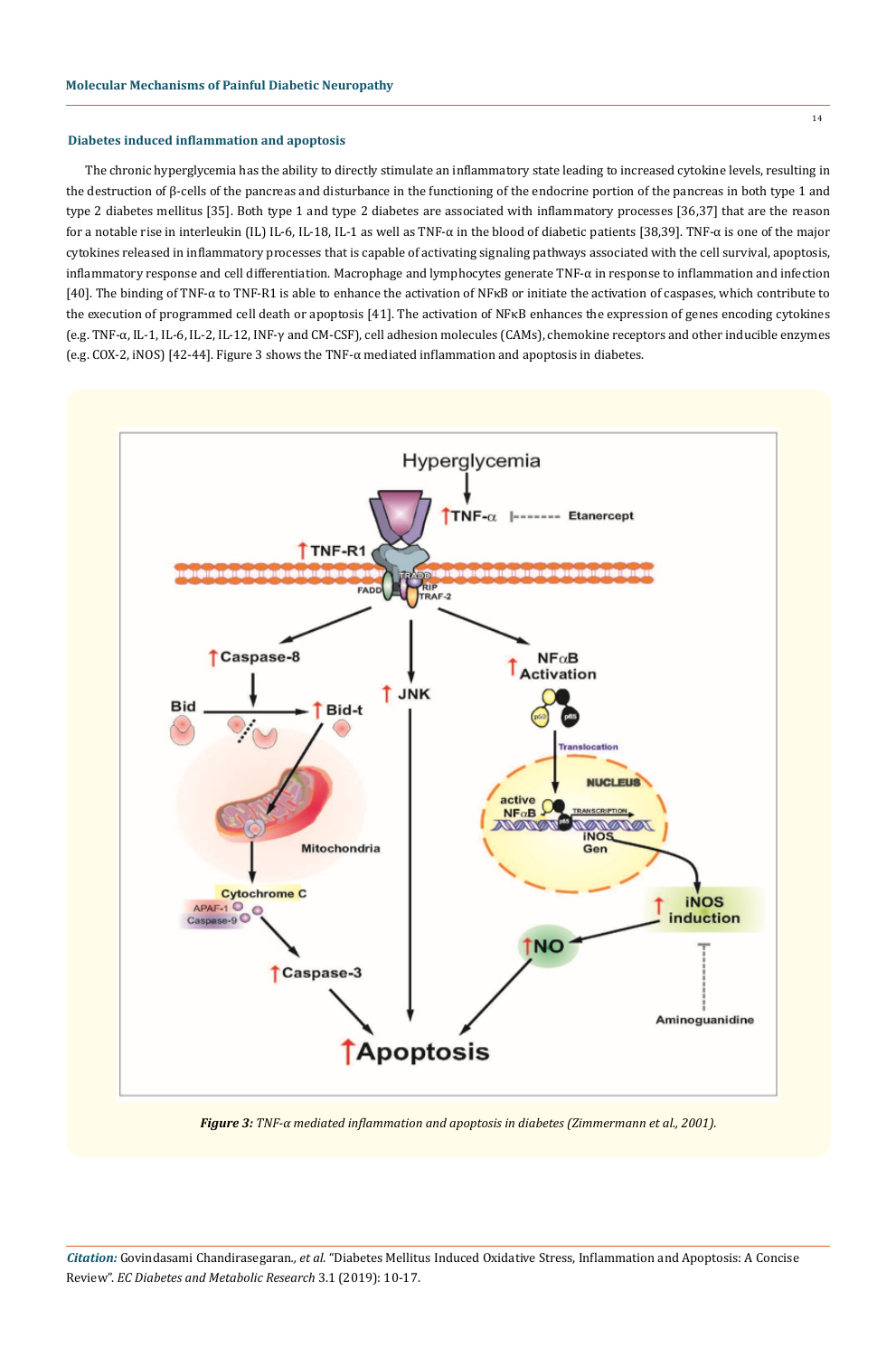| <b>Particulars</b>  | <b>Males</b> | <b>Female</b> | <b>Total</b> |
|---------------------|--------------|---------------|--------------|
| <b>Diabetes</b>     | 7.9%         | 7.5%          | 7.8%         |
| Overweight          | 19.0%        | 23.9%         | 21.4%        |
| Obesity             | 3.1%         | 6.5%          | 4.7%         |
| Physical inactivity | 9.2%         | 15.1%         | 12.15%       |

*Table 2: Prevalence of diabetes and related risk factors.*

#### **Conclusions**

The present review was structured to provide a concise information on diabetes and its complications, like hyperglycemia induced oxidative stress, inflammation and apoptosis. Researchers must focus on compounds that target overall complications associated with diabetes and also concentrate on improving the overall well-being of the diabetic patients.

#### **Conflict of Interest**

All authors declare that there were no conflicts of interest concerning this publication.

## **Bibliography**

- 1. World Health Organization. "Definition, Diagnosis, and Classification of Diabetes Mellitus and its Complications: Report of a WHO Consultation. Part1. Diagnosis and Classification of Diabetes Mellitus". Geneva. [publ. no. WHO/NCD/NCS/99.2] (1999).
- 2. [World Health Organization. "Global Report on Diabetes" \(2016\).](http://apps.who.int/iris/bitstream/10665/204871/1/9789241565257_eng.pdf?ua=1&ua=1)
- 3. [Cooke DW and Plotnick L. "Type 1 diabetes mellitus in pediatrics".](https://www.ncbi.nlm.nih.gov/pubmed/18977856) *Pediatrics in Review* 29.11 (2008): 374-385.
- 4. [American Diabetic Association \(ADA\). "Diagnosis and classification of diabetes mellitus".](https://www.ncbi.nlm.nih.gov/pubmed/16373932) *Diabetes Care* 29.1 (2006): S43-4S8.
- 5. [World Health Organization. "Diabetes country profiles" India \(2016\).](http://www.who.int/diabetes/country-profiles/ind_en.pdf)
- 6. International Diabetes Federation. "Diabetes Atlas".  $7<sup>th</sup>$  edition. Brussels, Belgium (2015).
- 7. Gerich JE. "Control of glycaemia". *[Bailliere's Clinical Endocrinology and Metabolism](https://www.ncbi.nlm.nih.gov/pubmed/8379904)* 7.1 (1993): 551-586.
- 8. De-Fronzo RA., *et al*[. "Pathogenesis of NIDDM: A balanced overview".](https://www.ncbi.nlm.nih.gov/pubmed/1532777) *Diabetes Care* 15.3 (1992): 318-368.
- 9. Michael MD., *et al*[. "Loss of insulin signaling in hepatocytes leads to severe insulin resistance and progressive hepatic dysfunction".](https://www.ncbi.nlm.nih.gov/pubmed/10949030)  *Molecular Cell* [6.1 \(1992\): 87-97.](https://www.ncbi.nlm.nih.gov/pubmed/10949030)
- 10. [Bergman RN and Ader M. "Free fatty acids and pathogenesis of type 2 diabetes mellitus".](https://www.ncbi.nlm.nih.gov/pubmed/11042464) *Trends in Endocrinology and Metabolism*  [11.9 \(2000\): 351-356.](https://www.ncbi.nlm.nih.gov/pubmed/11042464)
- 11. Zhang DX., *et al*[. "Ceramide-induced activation of NADPH oxidase and endothelial dysfunction in small coronary arteries".](https://www.ncbi.nlm.nih.gov/pubmed/12424096) *Ameri[can Journal of Physiology-Heart and Circulatory Physiology](https://www.ncbi.nlm.nih.gov/pubmed/12424096)* 284.2 (2003): 605-612.
- 12. Bonadonna RC., *et al*[. "Effect of insulin on system an amino acid transport in human skeletal muscle".](https://www.ncbi.nlm.nih.gov/pubmed/8432860) *Journal of Clinical Investigation* [91.2 \(1993\): 514-521.](https://www.ncbi.nlm.nih.gov/pubmed/8432860)
- 13. Kimball SR., *et al*[. "Regulation of protein synthesis by insulin".](https://www.ncbi.nlm.nih.gov/pubmed/8010743) *Annual Review of Physiology* 56 (1994): 321-348.
- 14. Scheper GC., *et al*[. "Translation matters: protein synthesis defects in inherited disease".](https://www.ncbi.nlm.nih.gov/pubmed/17680008) *Nature Reviews Genetics* 8.9 (2007): 711- [723.](https://www.ncbi.nlm.nih.gov/pubmed/17680008)
- 15. Costabile G., *et al*[. "Fasting and post-prandial adipose tissue lipoprotein lipase and hormone-sensitive lipase in obesity and type 2](https://www.ncbi.nlm.nih.gov/pubmed/20926921) diabetes". *[Journal of Endocrinological Investigation](https://www.ncbi.nlm.nih.gov/pubmed/20926921)* 34.5 (2011): e110-e114.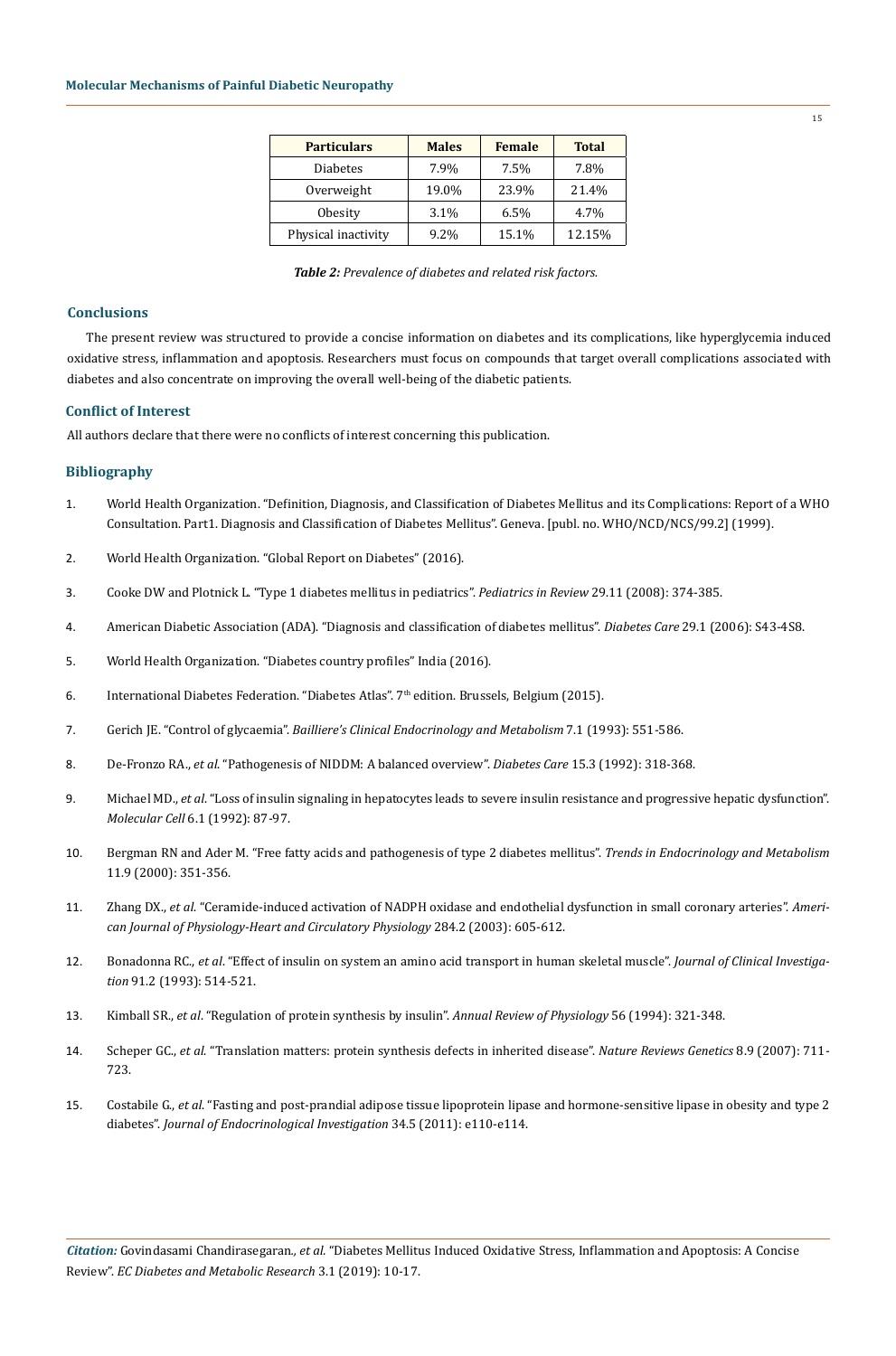- 16. Bickerton AS., *et al*[. "Adipose tissue fatty acid metabolism in insulin-resistant men".](https://www.ncbi.nlm.nih.gov/pubmed/18504545) *Diabetologia* 51.8 (2008): 1466-1474.
- 17. [Baynes JW. "Perspectives in diabetes: Role of oxidative stress in development of complications in diabetes".](https://www.ncbi.nlm.nih.gov/pubmed/2010041) *Diabetes* 40.4 (1991): [405-412.](https://www.ncbi.nlm.nih.gov/pubmed/2010041)
- 18. [Stenvinkel P. "Anaemia and inflammation: what are the implications for the nephrologist?"](https://www.ncbi.nlm.nih.gov/pubmed/14607995) *Nephrology Dialysis Transplantation*  [18.8 \(2003\): 17-22.](https://www.ncbi.nlm.nih.gov/pubmed/14607995)
- 19. Halliwell B and Gutteridge J. "Free Radicals in Biology and Medicine". Oxford University Press (4<sup>th</sup> edition), New York, NY, USA (2007).
- 20. Pandey KB., *et al*[. "Protein oxidation biomarkers in plasma of type 2 diabetic patients".](https://www.ncbi.nlm.nih.gov/pubmed/19941844) *Clinical Biochemistry* 43.4-5 (2010): 508- [511.](https://www.ncbi.nlm.nih.gov/pubmed/19941844)
- 21. Gomes EC., *et al*[. "Oxidants, antioxidants, and the beneficial roles of exercise-induced production of reactive species".](https://www.ncbi.nlm.nih.gov/pubmed/22701757) *Oxidative [Medicine and Cellular Longevity](https://www.ncbi.nlm.nih.gov/pubmed/22701757)* (2012): 756132.
- 22. Freitas M., *et al*[. "Nickel induces oxidative burst, NF-kB activation and interleukin-8 production in human neutrophils".](https://www.ncbi.nlm.nih.gov/pubmed/20632048) *Journal of [Biological Inorganic Chemistry](https://www.ncbi.nlm.nih.gov/pubmed/20632048)* 15.8 (2010): 1275-1283.
- 23. Thannickal VJ and Fanburg BL., *et al*. "Reactive oxygen species in cell signaling". *[American Journal of Physiology: Lung Cellular and](https://www.ncbi.nlm.nih.gov/pubmed/11076791)  Molecular Physiology* [279.6 \(2000\): 1005-1028.](https://www.ncbi.nlm.nih.gov/pubmed/11076791)
- 24. [Sen CK. "Antioxidant and redox regulation of cellular signaling: introduction".](https://www.ncbi.nlm.nih.gov/pubmed/11252060) *Medicine and Science in Sports and Exercise* 33.3 [\(2001\): 368-370.](https://www.ncbi.nlm.nih.gov/pubmed/11252060)
- 25. [Giacco F and Brownlee M. "Oxidative stress and diabetic complications".](https://www.ncbi.nlm.nih.gov/pmc/articles/PMC2996922/) *Circulation Research* 107.9 (2010): 1058-1070.
- 26. Paneni F., *et al*[. "Diabetes and vascular disease: pathophysiology, clinical consequences, and medical therapy: part I".](https://www.ncbi.nlm.nih.gov/pubmed/23641007) *European Heart Journal* [34.31 \(2013\): 2436-2443.](https://www.ncbi.nlm.nih.gov/pubmed/23641007)
- 27. Negre-Salvayre A., *et al*[. "Hyperglycemia and glycation in diabetic complications".](https://www.ncbi.nlm.nih.gov/pubmed/19489690) *Antioxidants and Redox Signaling* 11.12 (2009): [3071-3109.](https://www.ncbi.nlm.nih.gov/pubmed/19489690)
- 28. [Cai L and Kang YJ. "Oxidative stress and diabetic cardiomyopathy: a brief review".](https://www.ncbi.nlm.nih.gov/pubmed/12213971) *Cardiovascular Toxicology* 1.3 (2001): 181-193.
- 29. [Sale EM and Sale GJ. "Protein kinase B: signalling roles and therapeutic targeting".](https://www.ncbi.nlm.nih.gov/pubmed/17952368) *Cellular and Molecular Life Sciences* 65.1 (2008): [113-127.](https://www.ncbi.nlm.nih.gov/pubmed/17952368)
- 30. Sano H., *et al*[. "Rab10, a target of the AS160 Rab GAP, is required for insulin stimulated translocation of GLUT4 to the adipocyte](https://www.ncbi.nlm.nih.gov/pubmed/17403373) plasma membrane". *Cell Metabolism* [5.4 \(2007\): 293-303.](https://www.ncbi.nlm.nih.gov/pubmed/17403373)
- 31. [Harley EA and Levens N. "Protein tyrosine phosphatase 1B inhibitors for the treatment of type 2 diabetes and obesity: recent ad](https://www.ncbi.nlm.nih.gov/pubmed/14649209)vances". *[Current Opinion in Investigational Drugs](https://www.ncbi.nlm.nih.gov/pubmed/14649209)* 4.10 (2003): 1179-189.
- 32. Vereshchagina N., *et al*[. "The protein phosphatase PP2A-B' subunit Widerborst is a negative regulator of cytoplasmic activated Akt](https://www.ncbi.nlm.nih.gov/pubmed/18827008) [and lipid metabolism in Drosophila".](https://www.ncbi.nlm.nih.gov/pubmed/18827008) *Journal of Cell Science* 121.20 (2008): 3383-3392.
- 33. Cheatham B., *et al*[. "Phosphatidylinositol 3-kinase activation is required for insulin stimulation of pp70 S6 kinase, DNA synthesis,](https://www.ncbi.nlm.nih.gov/pubmed/8007986) [and glucose transporter translocation".](https://www.ncbi.nlm.nih.gov/pubmed/8007986) *Molecular and Cellular Biology* 14.7 (1994): 4902-4911.
- 34. Ono H., *et al*[. "Regulation of phosphoinositide metabolism, Akt phosphorylation, and glucose transport by PTEN \(phosphatase and](https://www.ncbi.nlm.nih.gov/pubmed/11463863) [tensin homolog deleted on chromosome 10\) in 3T3-L1 adipocytes".](https://www.ncbi.nlm.nih.gov/pubmed/11463863) *Molecular Endocrinology* 15.8 (2001): 1411-1422.
- 35. [Ahrens B. "Antibodies in metabolic diseases".](https://www.ncbi.nlm.nih.gov/pubmed/21473944) *New Biotechnology* 28.5 (2011): 530-537.

16